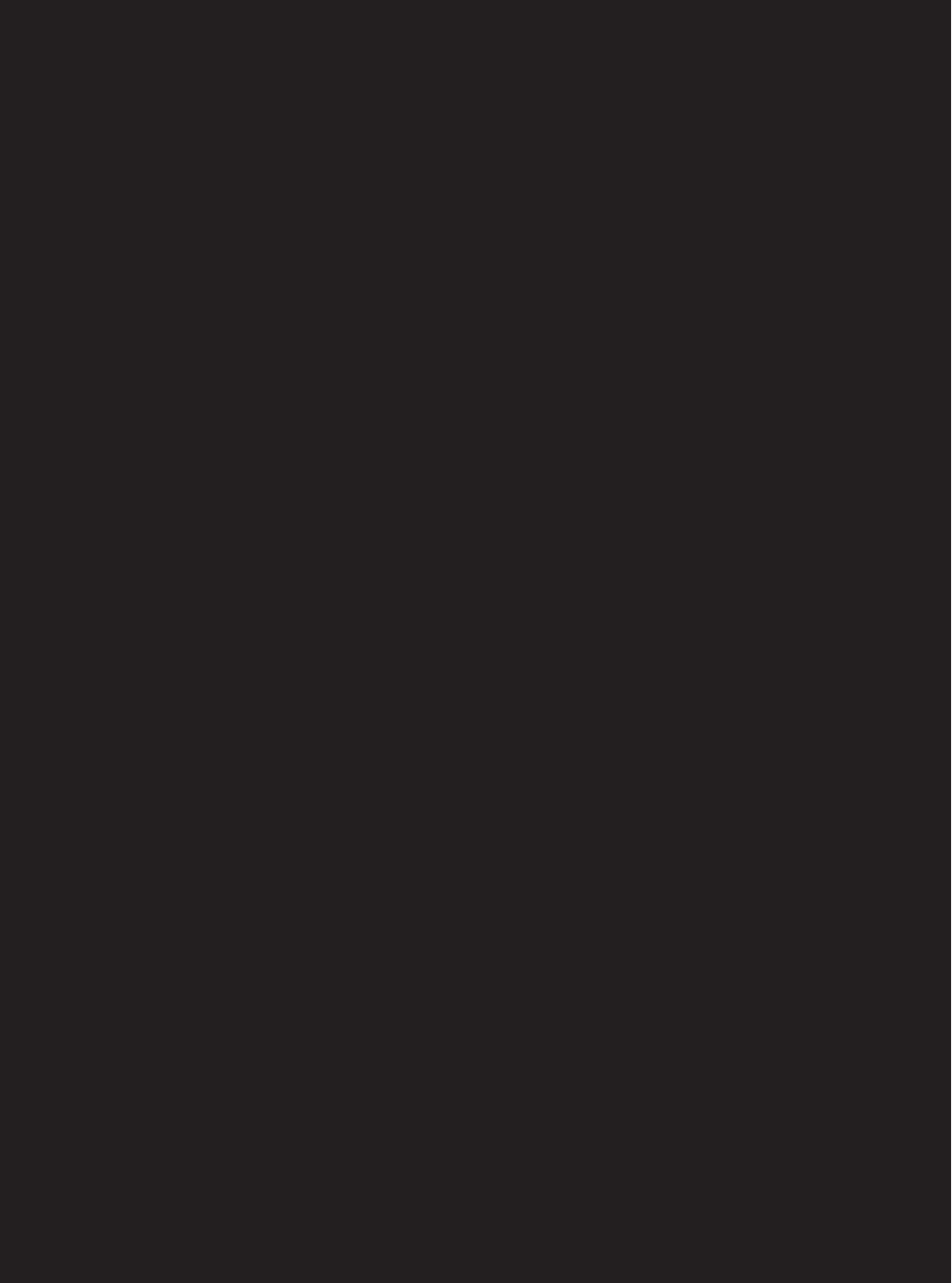Iran is the origin of design. The grace and glory of seven thousand year old Persian art proves it. Earthen chalices of Susa and unique crockery of Sialk-Kashan are small pieces of Persian design treasures as like as the extraordinary bronze arts of Lorestan, the imperial bas-relieves of Persepolis, the elegant tile works and inlays of Isfahan, the unique carpet weaving of Kashan, Tabriz and Ardabil and the Distinguished architectures of Yazd and Kashan, along with miniatures, textiles and metal works of the other regions of Iran.



**Some Masterpieces of Iranian Art & Design** 

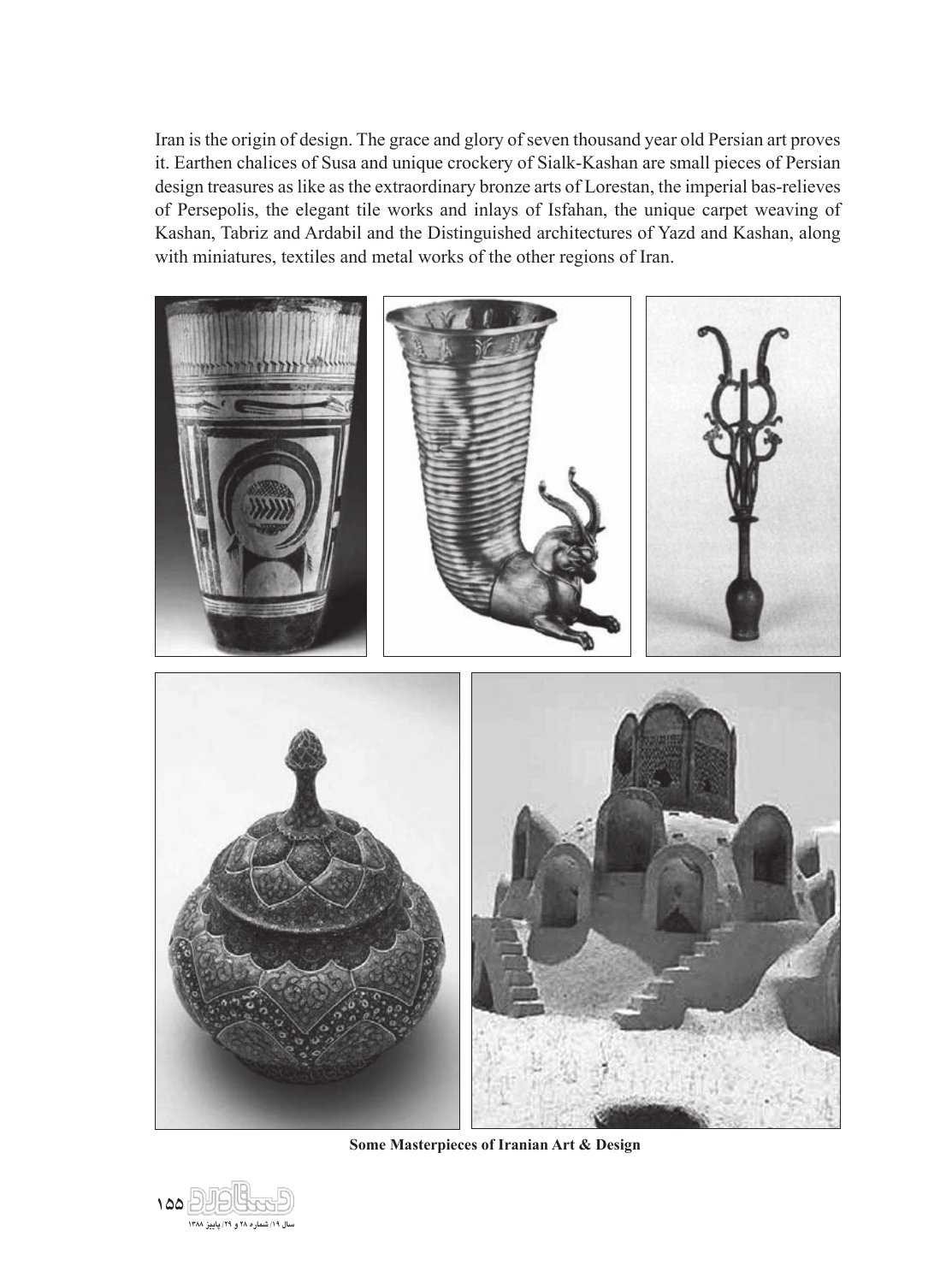

**Some Masterpieces of Iranian Art & Design** 

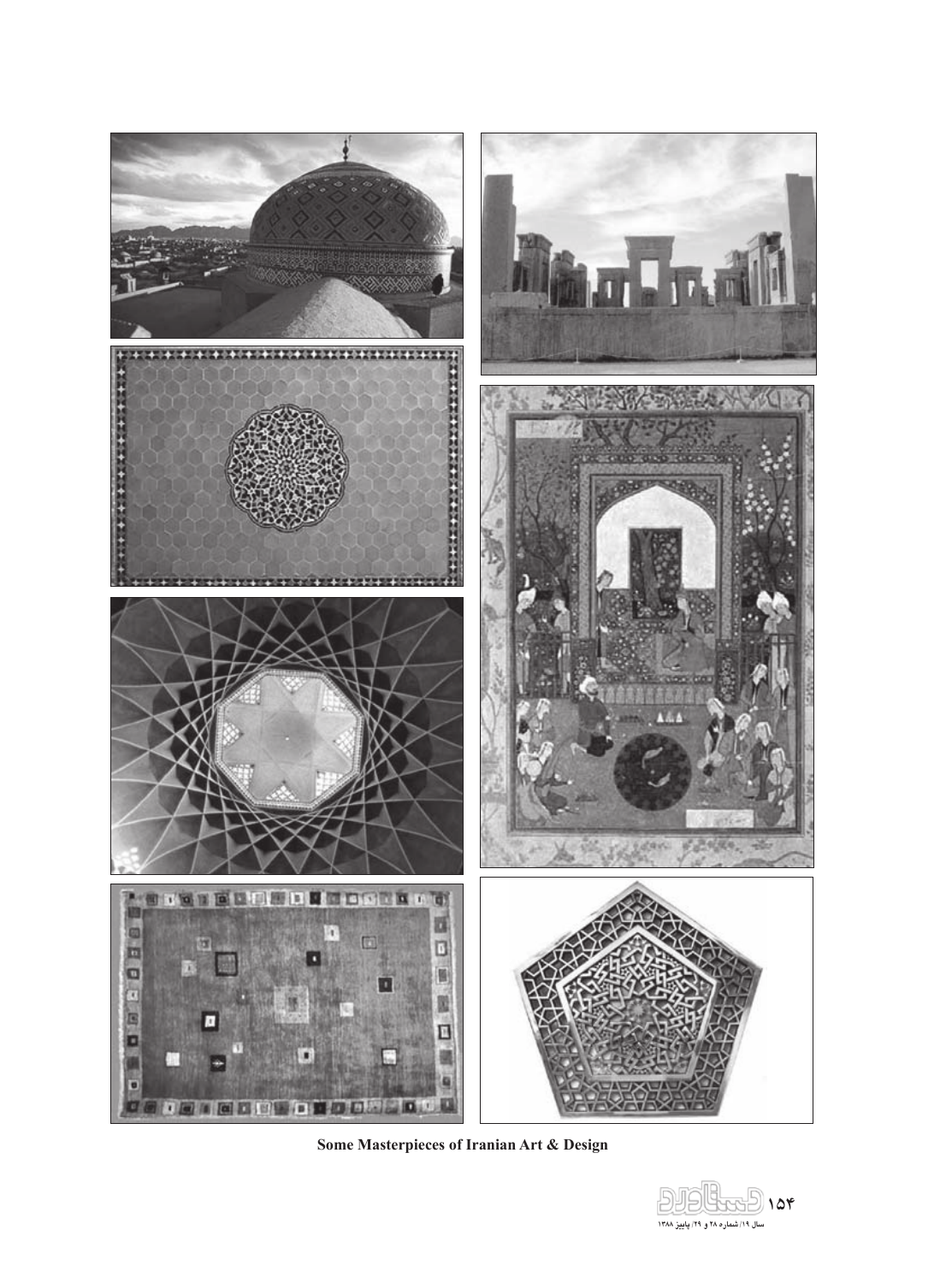For thousands years, Persians have been presenting their tastes and talents in different fields of design to the world. Many of these masterpieces are now registered and protected in the name of "the World Artistic and Cultural Heritages."



**Isfahan- Naghshe Jahan Sq. (Named as one of the UNESCO World Heritage)**

Persian art and design are specified by features like glory, delicacy, accurate engineering, visual stabilities, functionalism and humanism. One of the sensible attributes of Persians' art works is the combination of logic and emotion. This combination leads to create masterpieces that with no doubt are the human civilization achievements. These art works have always been the inspirations for many artists and designers all around the world, especially whom are fond of eastern arts. Along the history there were effective interactions between Persian artists and designers with other nations in creating unique masterworks.



**Azadi(left) & Milad(right) towers; Famous Iranian memorials**